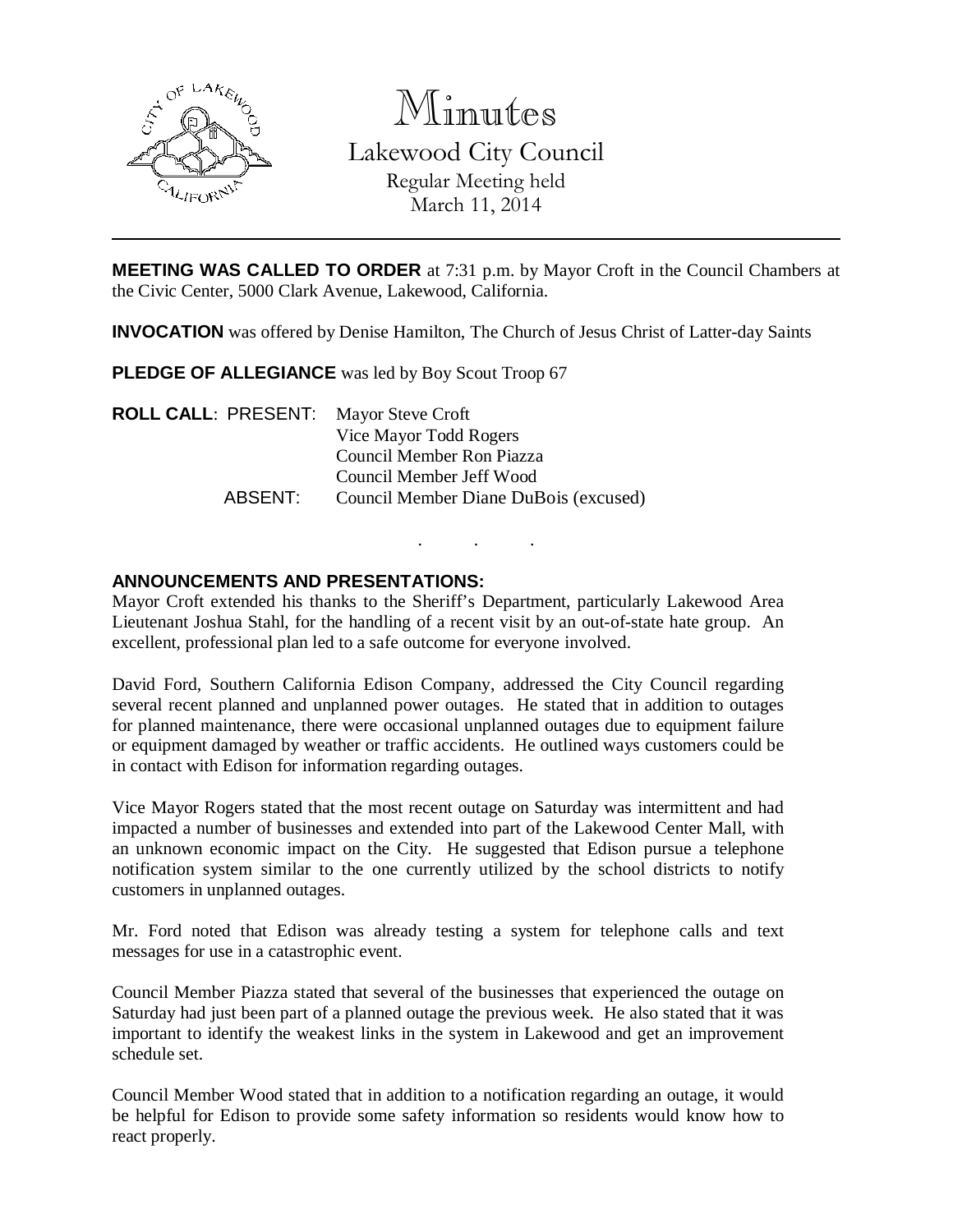City Council Minutes March 11, 2014 Page 2

### **ROUTINE ITEMS:**

COUNCIL MEMBER PIAZZA MOVED AND COUNCIL MEMBER WOOD SECONDED TO APPROVE ROUTINE ITEMS 1 THROUGH 4.

- RI-1 Approval of Minutes of the Meetings held February 25, 2014
- RI-2 Approval of Personnel Transactions
- RI-3 Approval of Registers of Demands
- RI-4 Approval of Memorandum of Agreement with Gateway Council of Governments for Los Angeles River and Tributaries TMDL

UPON ROLL CALL VOTE, THE MOTION WAS APPROVED:

- AYES: COUNCIL MEMBERS: Rogers, Piazza, Wood and Croft
- NAYS: COUNCIL MEMBERS: None

ABSENT: COUNCIL MEMBERS: DuBois

## **2.1 • LEGISLATIVE WATCH ON CALIFORNIA HOUSE RESOLUTION 29 – OUTSOURCING PUBLIC SERVICES**

. . .

Senior Management Analyst Paolo Beltran made a presentation based on the report in the agenda and stated that the City of Lakewood via "The Lakewood Plan" had been founded on the principle of contracting for services. He stated that now, on the brink of the City's 60th anniversary, there were new legislative challenges to contracting or outsourcing that were being proposed by the State legislature. He detailed House Resolution 29, which would require legislators to pledge to restrict their votes on future outsourcing bills. He advised that a letter of opposition to HR 29 had already been sent to State legislators.

Paul Phillips, Deputy Executive Director of the California Contract Cities Association, promised strong opposition to any legislative proposal that would restrict outsourcing. He stated that although both political parties had expressed support for small business, HR 29 would pit labor unions against trade unions. He closed by stating that a lot of study was needed.

Responding to a question from Vice Mayor Rogers, Mr. Phillips stated that it was not known at this point whether the legislation would also impact contracting between public agencies, such as between cities and counties, or a city and other cities. He also noted the potential for conflict with special districts, like fire districts.

Council Member Wood, member of the Contract Cities Executive Committee, determined from Mr. Phillips that not a lot of feedback had yet been received from many of the cities or county supervisor boards.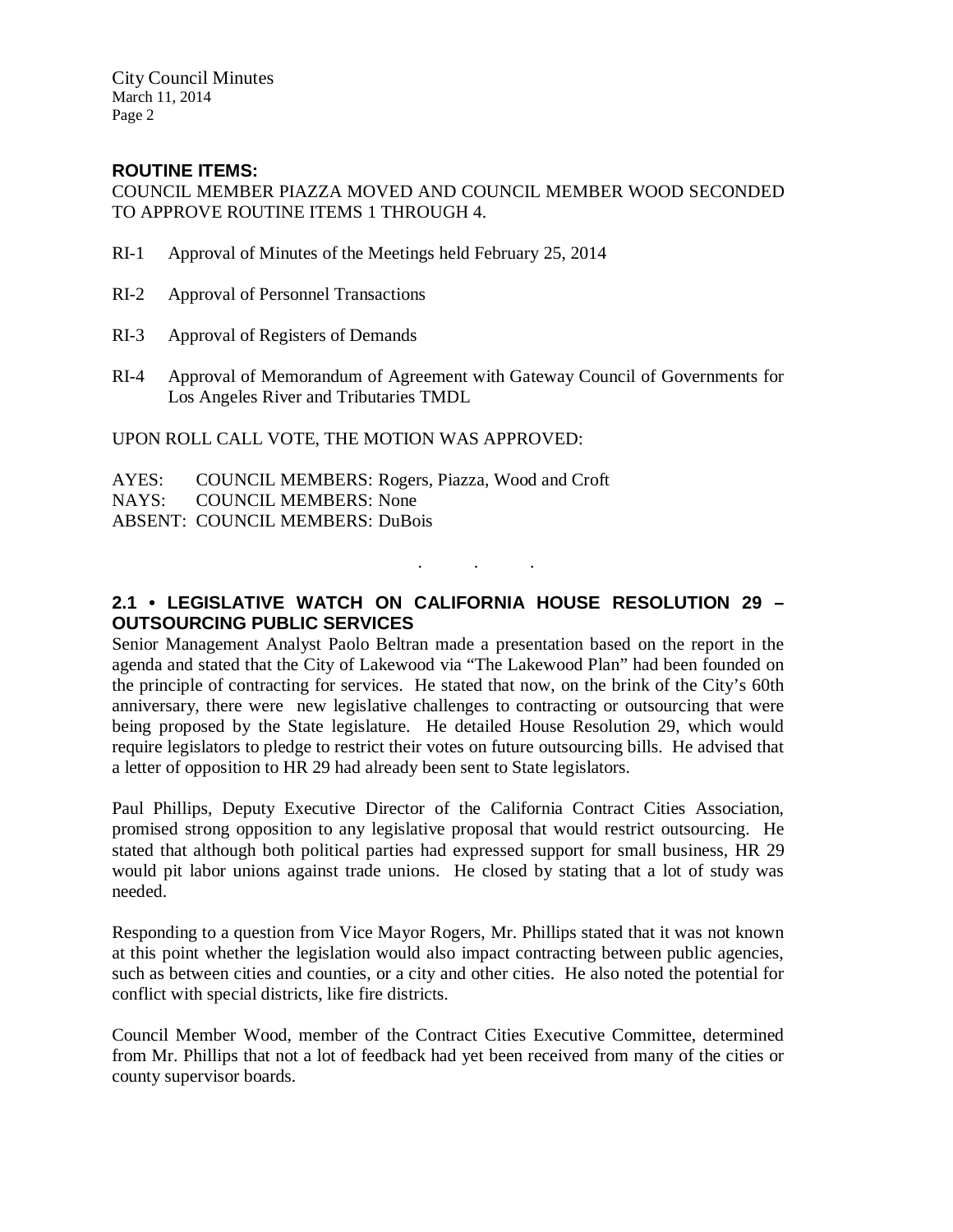#### **2.1 • LEGISLATIVE WATCH ON CALIFORNIA HOUSE RESOLUTION 29 – OUTSOURCING PUBLIC SERVICES** - Continued

Council Member Piazza pointed out that contracting for services was a very efficient way of running a city and a major reason why Lakewood was such a well-managed city. He stated that this type of legislation would mean increased costs for residents. Mr. Phillips noted that especially for smaller cities, contracting with local businesses was vital.

Mayor Croft stated it was important for the City to be diligent in monitoring and fighting legislation that would threaten local control. He noted that Lakewood had begun the battle 60 years ago and would continue to fight for local control.

COUNCIL MEMBER WOOD MOVED AND VICE MAYOR ROGERS SECONDED TO RECEIVE AND FILE THE REPORT. UPON ROLL CALL VOTE, THE MOTION WAS APPROVED:

AYES: COUNCIL MEMBERS: Rogers, Piazza, Wood and Croft NAYS: COUNCIL MEMBERS: None ABSENT: COUNCIL MEMBERS: DuBois

#### **3.1 • PREVIEW OF 2014 EARTH WALK EVENT**

Recreation and Community Services Director Lisa Litzinger displayed slides and presented a report based on the memo in the agenda. She reported that Lakewood's free Earth Walk event would be held at Monte Verde Park on Saturday, March 15th. The event included a nature walk along the West San Gabriel River Parkway Nature Trail, crafts for children, and vendors with conservation and sustainable environment displays. She concluded by stating that the event was open to all age groups.

. . .

Mayor Croft stated that Earth Walk was a great, interactive event at a beautiful park and he encouraged Lakewood residents to attend.

### **3.2 • "60 YEARS OF SUCCESS" THE CITY OF LAKEWOOD'S 60TH ANNIVERSARY CELEBRATION**

. . .

Public Information Officer Bill Grady displayed slides and made a presentation on the upcoming anniversary celebration. He reported on some of the features of the 60th Anniversary Open House on March 22nd, like a photo gallery featuring original residents, historical Lakewood Center, and Then & Now photos. He stated that the photo displays would be on exhibit a the Centre during the Open House and throughout the weekend and later through the City's website. He also displayed the designs for commemorative pins that would be available at the Open House and other designs to be released at Anniversary events throughout the coming year.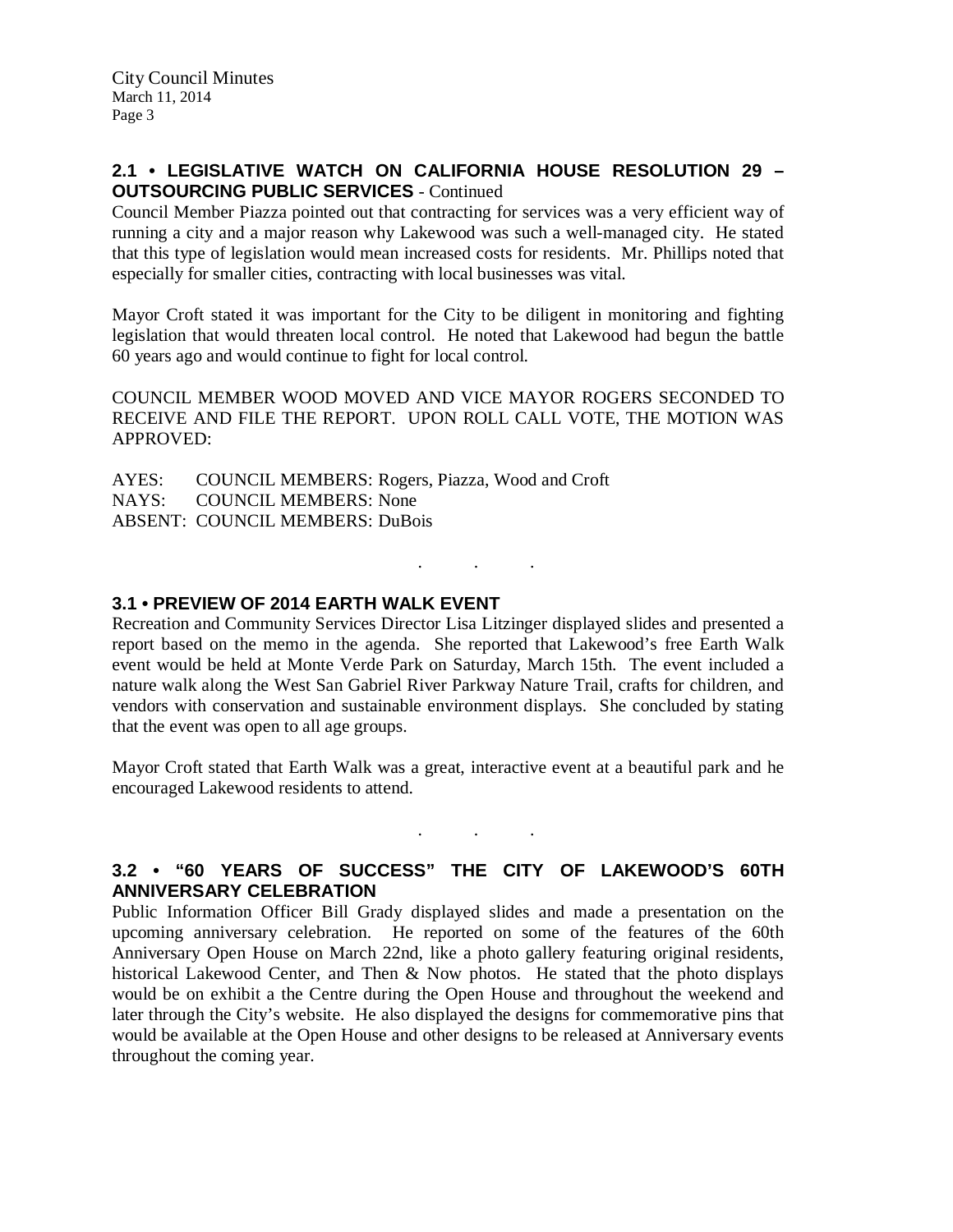City Council Minutes March 11, 2014 Page 4

#### **3.2 • LAKEWOOD'S 60TH ANNIVERSARY CELEBRATION** - Continued

Council Member Piazza stated the Open House would be a first-class event on a budget, and a great opportunity to celebrate the success of a great city.

Council Member Wood stated that he was excited about the Open House event, which was already sold out.

. . .

#### **3.3 • INVITATION FOR 2014 LAKEWOOD SHREDS EVENT**

Public Works Director Lisa Rapp displayed slides and extended an invitation to Lakewood residents for the Lakewood Shreds event on April 26th. She encouraged residents to begin collecting their personal records and papers and bring them for secure shredding, without even having to leave their vehicles. She also reported that there would also be a free electronic waste drop-off area, as well as free mulch available to anyone bringing their own container.

Mayor Croft noted that although there were often lines of vehicles waiting to drop off their materials, the staff was quick to unload and the lines moved quickly.

. . .

# **SUCCESSOR AGENCY ACTIONS**

1. Registers of Demands VICE MAYOR ROGERS MOVED AND COUNCIL MEMBER PIAZZA SECONDED TO APPROVE THE REGISTER OF DEMANDS. UPON ROLL CALL VOTE, THE MOTION WAS APPROVED:

AYES: COUNCIL MEMBERS: Rogers, Piazza, Wood and Croft NAYS: COUNCIL MEMBERS: None ABSENT: COUNCIL MEMBERS: DuBois

. . .

. . .

#### **SUCCESSOR HOUSING ACTIONS**

1. Registers of Demands COUNCIL MEMBER WOOD MOVED AND COUNCIL MEMBER PIAZZA SECONDED TO APPROVE THE REGISTER OF DEMANDS. UPON ROLL CALL VOTE, THE MOTION WAS APPROVED:

AYES: COUNCIL MEMBERS: Rogers, Piazza, Wood and Croft NAYS: COUNCIL MEMBERS: None ABSENT: COUNCIL MEMBERS: DuBois